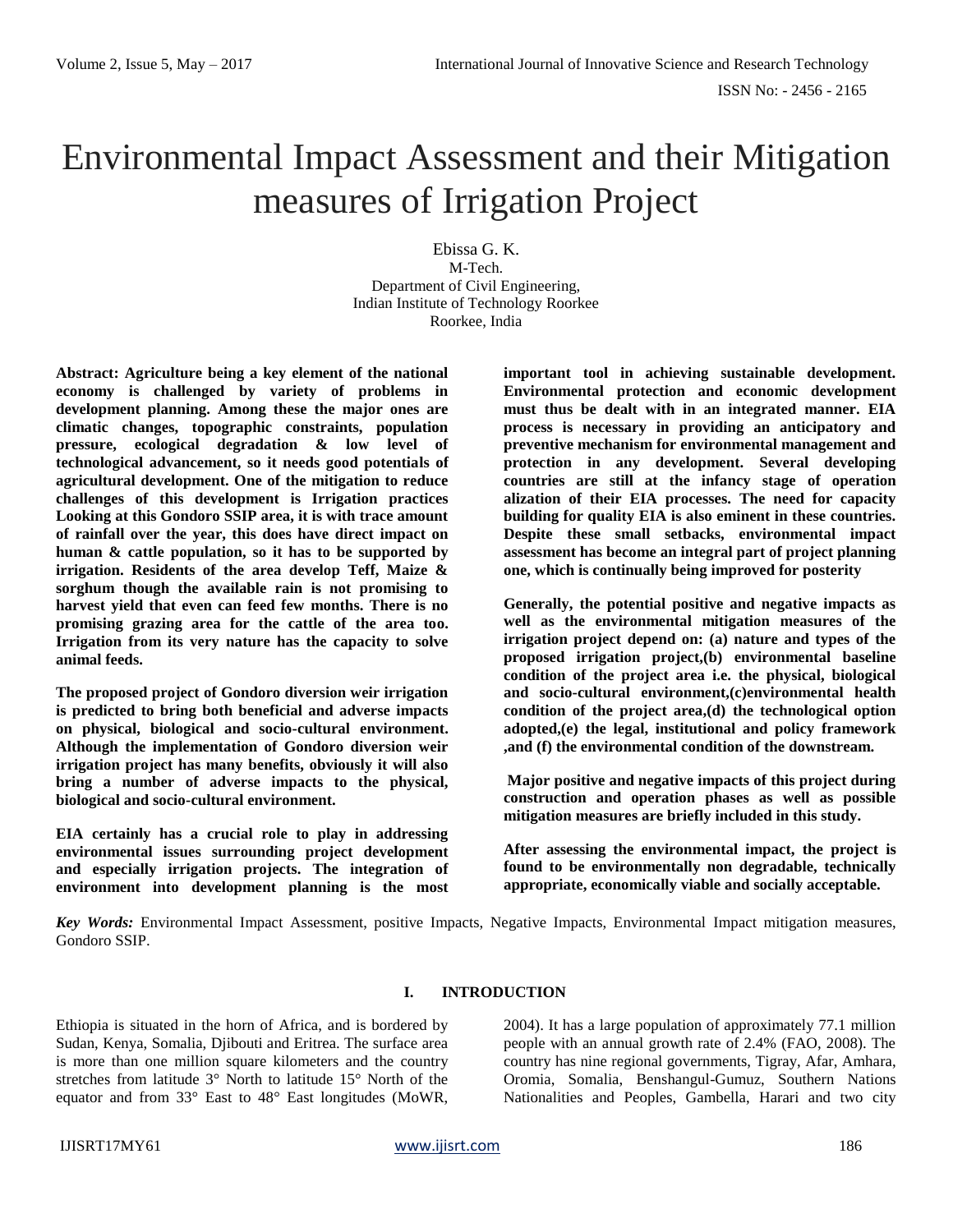states Addis Ababa and Dire Dawa. Ethiopia belongs to one of the poorest African countries, with 52% of the population living below the national poverty line (MoWR, 2004) and 31.3% of the population living below US\$1 a day (World Bank in Teshome, 2003 p.24).

Eighty-five percent of the population of Ethiopia depends directly on agriculture for their livelihoods, while many others depend on agriculture-related cottage industries such as textiles, leather, and food oil processing. Agriculture contributes up to 50 percent of gross domestic product (GDP) and up to 90 percent of foreign exchange earnings through exports (Davis *et al.*, 2009). It is widely believed that Ethiopia has ample resources for agriculture. The country has  $111.5$ million hectares of land. While74 million hectares are arable, only 13 million hectares are currently being used for agricultural activities (Abate, 2007).Water resources are also plentiful in many parts of the country. Referring to the 2007 Housing and Population Census of Ethiopia Abate (2007) pointed out that there were about 12 million farm households providing human resources for agriculture and related activities. Ethiopia's livestock resources are among the top in the world, at least in terms of quantity. The country also has a high level of biodiversity, with several different economically important crops indigenous to the country.

It is known that the Southern Nations and Nationalities Regional State (SNNRS) have abundant land and water resources that can be used for irrigation development. Encouraging efforts have been done by Government and nongovernment organization to introduce irrigation development activities. Irrigation development plays an essential role in stabilizing crop production by either supplementing or replacing the need for natural precipitation. Irrigation makes agriculture more confidential. It stabilizes crop production by protecting against drought and by increasing crop yields, increases their income and crops that improve their diet (Ebissa G. K., 2017).

The proposed project of Gondoro diversion weir irrigation is predicted to bring both beneficial and adverse impacts on physical, biological and socio-cultural environment. Although the implementation of Gondoro diversion weir irrigation project has many benefits, obviously it will also bring a number of adverse impacts to the physical, biological and socio-cultural environment.

Generally, the potential positive and negative impacts as well as the environmental mitigation measures of the irrigation project depend on: (a) nature and types of the proposed irrigation project,(b)environmental baseline condition of the project area i.e. the physical, biological and socio-cultural environment,(c)environmental health condition of the project area,(d)the technological option adopted,(e)the legal,

institutional and policy framework ,and(f)the environmental condition of the downstream.

## **II. OBJECTIVES**

The aim of this study is to assess Environment Impacts and their mitigation measures. Major positive and negative impacts of this project during construction and operation phases as well as possible mitigation measures are briefly included in this study. Therefore, the main objective of this paper is to present a simple and unified framework along with examples and applications so that it can be accessible to a broader audience in the field.

## **III. STUDY AREA**

The Gondoro diversion project is located in the Omo-Gibe basin which is found in the southern part of Ethiopia. The area has high potential water and land suitable for irrigation development. The average altitude of the watershed of the diversion site is 2132meters masl whereas the average elevation of the command area is 1900m. The entire watershed lies in Adiyo Woreda. The command area also lies within this woreda. The small scale irrigation project is anticipated by diverting water from Gondoro Stream which is a tributary of Gojeb River that eventually drains to the Omo-Gibe River. The catchment area of the Gondoro watershed at the diversion site is  $10.5 \text{ km}^2$ . The maximum length of the river up to the diversion site is about 9.6km. The elevation of the river center at the diversion site is 2132 meter amsl. (Ebissa G. K. et al, 2017).

## **IV. METHODOLOGY OF THE STUDY**

The methodology used in this assessment study was aimed at plainly defining and describing the environmental impact situation of the area and out lining the major environmental impacts and developing recommendations for implementation.

Primary and secondary data were collected from the Kebele development agents, farmers and Wareda agricultural and development office using checklists through group discussion and key informant interview positive environmental impacts, negative environmental impacts and their mitigation measures.

## **V. RESULTS AND DISCUSSIONS**

*A. Potential positive impacts of Gondoro diversion weir irrigation project*

Regardless of some adverse impacts, the project will have various positive impacts and benefits to the social, ecological and physical environment. The positive impacts that are assessed to be expected after the implementation of the Gondoro diversion weir irrigation project are the following: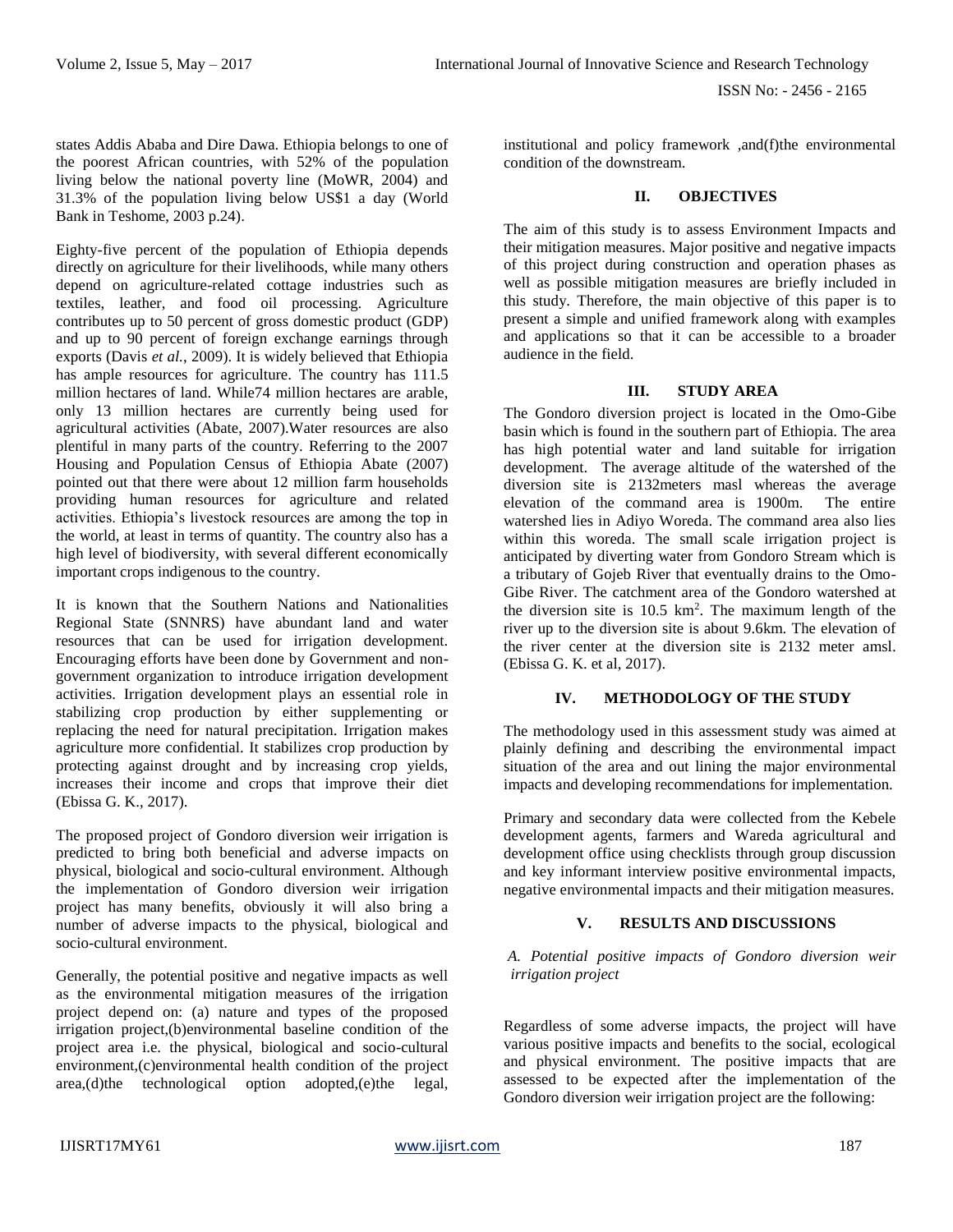Increase in agricultural yields and production, generating additional revenues directly from the project output.

- $\triangleright$  Crop diversification. The introduction of irrigation enables farmers to diversify their crops based on local markets demand and export.
- **Employment opportunities: during the construction** phase there will be improved employment opportunities for local people and new comers.
- $\triangleright$  The project will provide water for cultivation of crop, irrigated fodder development, domestic purpose, livestock etc.
- Food security further improved. In this case, the proposed small scale diversion weir irrigation will have a paramount importance in further improving the overall living conditions of the people residing in and around the project environment and will plays its own role in alleviating food shortage at the Kebele and woreda level.
- Improved forage varieties provided and increase animal productivity and production.
- $\triangleright$  Increase the opportunities to nursery site establishment, and forest seedling production and forest tree plantation.
- Mitigation of drought syndrome. Implementation of the project will be a means for drought syndrome.
- *B. Impacts during construction phase and their Mitigation Measures*
	- Biophysical Environment

## *Impacts on soil erosion*

The main activities that will disturb the topsoil and subsoil, and exposed to erosion will be construction of canals, drains, headwork structures (diversion weir) and quarrying to obtain construction materials**.**

Main Canal and other canals construction aggravate soil erosion due to its effects in diverting and concentrating runoff water, and creating larger water harvesting areas. Soil erosion can be more serious along the main canal alignment where considerable cut and fill works are involved.

Specifically, construction of canals for this irrigation scheme will enhance soil erosion mainly due to:

- $\triangleright$  Cutting into the soils and rocks as well as clearing of the protective ground cover to construct the canal.
- $\triangleright$  Construction of cut off drains above the main canal to prevent from erosing the canal itself.
- $\triangleright$  Runoff flow collected from slopes and concentrating at the canals can cause remarkable soil erosion especially on hilly and undulated command areas

especially if the rains commence before the accomplishment of the construction phase.

 $\triangleright$  Inappropriately disposed materials i.e. cutting of top soils is easily washed away by running water.

The design and construction of this irrigation project should integrate prevention and mitigation measures to reduce soil erosion and adverse impacts on soils. These are:

- $\triangleright$  Minimize the area of ground clearance i.e. land clearing for headwork and canal construction should be restricted to what is absolutely necessary for the headwork and canal construction. Clearance and cutting into the soil outside the cleared width and the selected material sites should be avoided as far as possible;
- Replanting right species of trees, shrubs and grasses in a right time on disturbed areas by headwork and canal construction, gullies, and erosion prone areas;
- Excavated top soils or loss soils cut-off from the canal and selected material sites should be collected and preserved for reuse particularly clay soils for lining of canals and others for filling of gullies, borrow and quarry sites;
- Control the volume, location and speed of water flows in the vicinity of exposed soils and slopes by providing with cut off drains to catch water before it reaches critical areas (gullies, and erosion), and diverting drains that can avoid excessive concentration flow and energy dissipation structures designed to slow fast running storm water in drains and by doing this reduce its downstream erosive potential;
- $\triangleright$  Make allowance for seasonal climatic variations particularly rainfall and adjust the construction program accordingly. Cuts on erodible surface should be properly executed during dry season i.e. before the summer rains commence.

## *Impacts on Water Resources*

The head work construction will modify the natural flow of the Gondoro River. Depending on local conditions especially in mountains and hilly areas, these changes can contribute to stream bank erosion, flooding, channel modification and siltation of streams and rivers.

Apart from the modification of the natural flow, the existing and possible water pollution sources during the construction period are: (a) the excavation of the earth, (b) the handling of construction materials, especially the concrete and(c) Organic or toxic pollution, as a result of oil and oil products leakage.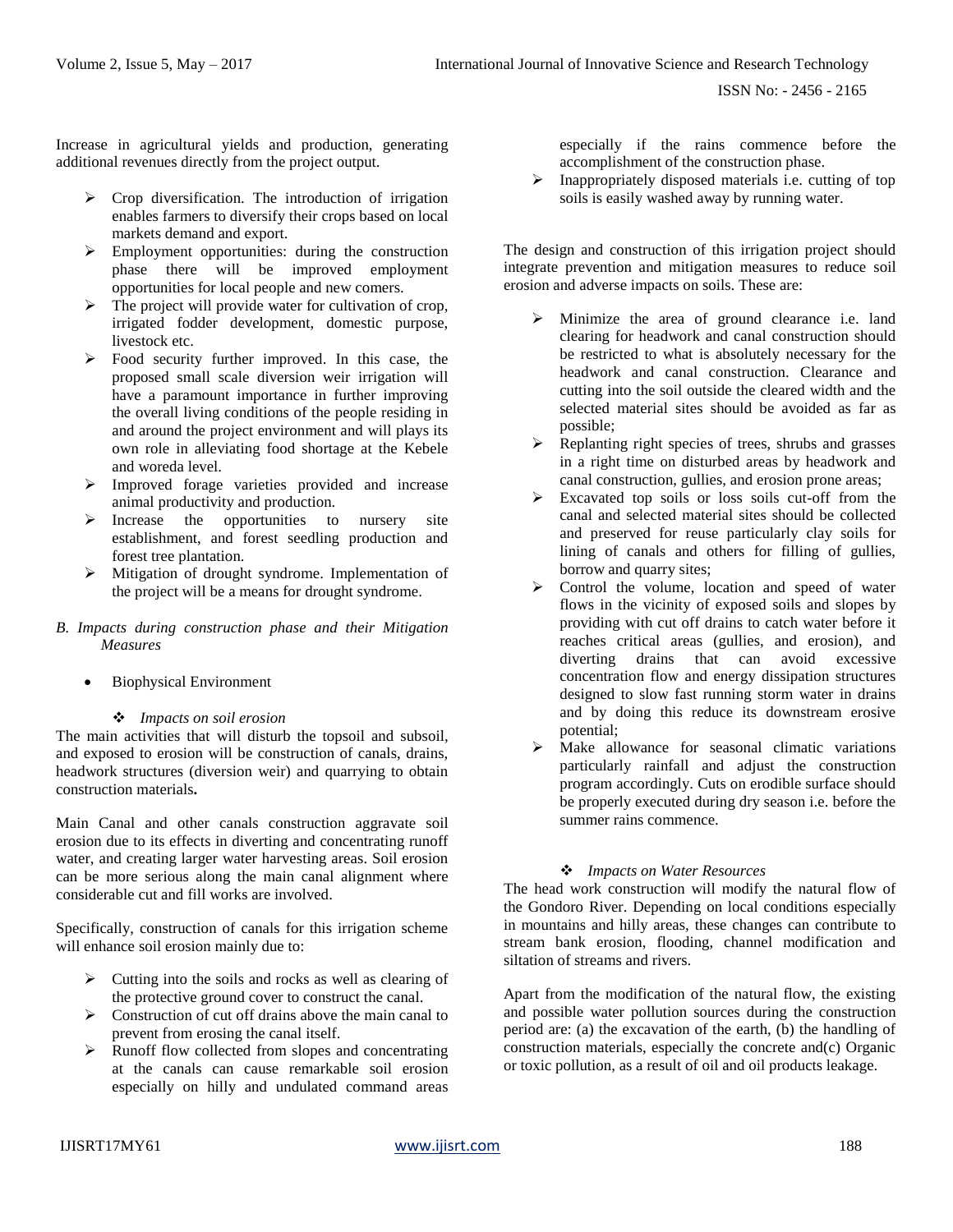ISSN No: - 2456 - 2165

Abstraction of water from rivers for irrigation project construction may affect the daily demand for animal and ecological services.

In summary, the possible preventive and mitigation measures to minimize water pollution and conflicting demands include:

- > Carry out soil conservation measures;
- $\triangleright$  Run off from the vicinity of crushing plant, quarry and construction lay down area should be collected and treated as required;
- $\triangleright$  Avoid the risk of pollution to surface and groundwater.

#### *Impacts on Flora and Fauna*

The proposed main canal alignment passes all through cultivated land, grazing land, shrub land and barren lands. The main canal alignment does not intersect with natural or plantation forest. Therefore, no large natural trees that will be affected by the main canal or the head work structures.

In general, the main canal alignment does not intersect a habitat that can provide protection for wild animals. During construction phase, apart from deforestation the operation of various construction equipments and vehicular movements are likely to generate noise. These activities will lead to some disturbance of wild life population. Since natural forest area of the watershed that rich in wild animals is located near to the headwork area and will be disturbed by noise and dusts generate from headwork construction activities. But in this case, so long as it is a small scale irrigation project, construction equipments that will generate maximum sound will not be utilized.

The design and construction of this irrigation project should integrate prevention and mitigation measures to reduce or avoid the impacts of flora and fauna. These are:

- > Locate the project (the head work and canal construction) from environmentally sensitive areas such as priority( protected) forest and grazing lands(wetlands);
- $\triangleright$  Avoid the extraction of stone, sand, gravel etc from forest areas and river bottom;
- Minimize the area of ground clearance i.e. land clearing for headwork and canal construction should be restricted to what is absolutely necessary for the headwork and canal construction;
- $\triangleright$  Avoid the use of dynamite/explosive particularly at the headwork area since the natural forest at the watershed, the home of wild life, located above the headwork may be disturbed by the noise.

#### *Impacts on Aquatic Environment*

Impacts to the aquatic environment from the construction phase will result from headwork structures (diversion weir) installation and diversion structures in bypassing river flow. Locally, this will result in some loss of aquatic habitat and organisms at the headwork structures (diversion weir).As no migratory fish species are present in the rivers project area, due to their location, no significant impacts to fishery aquatic resources are anticipated.

The dredging and deposition of dredged material is likely to affect the survival and propagation of micro benthic organisms. The macro-benthic life which remains attached to the stones, boulders etc. gets dislodged and is carried away downstream by turbulent flow. The areas where construction materials would be excavated, the benthic fauna will get destroyed. In due course, the area would however, get recolonized, with benthic fauna. The density and diversity of benthic fauna, is however, much less than with the predredging levels.

Mitigation measure to reduce impacts on aquatic environment:

- $\triangleright$  Minimize the dredging of materials (basaltic river blocks, boulders and cobbles) i.e. the amount of dredging materials should be restricted to what is absolutely necessary for head work structure.
	- *Impacts on Air Quality and Noise*

The major effects on air quality and noise during the construction phase of this irrigation project will be impacts due to vehicular movement, an emission from various crushers, noise and vibration, and impacts due to operation of construction equipment.

During construction phases of this irrigation project, there will be vehicular movement for transportation of various construction materials to the project site. Large quantities of dust and traffic problem are likely to happen due to movements of vehicles. Noise from construction equipment and vehicular movement will affect nearby residents and schools because the irrigation project site is nearby from settlement area. The operation of the crusher during the construction phase is likely to generate fugitive emission. In addition to these, during construction operations both mobile and stationary equipment such as grader, concrete mixers and air compressors can generate noise in excess of the above noted guideline.

Mitigation measure to minimize impacts on air quality and noise:

 $\triangleright$  Reduce noise at the source to minimize its effects on wildlife and people living along or around the project;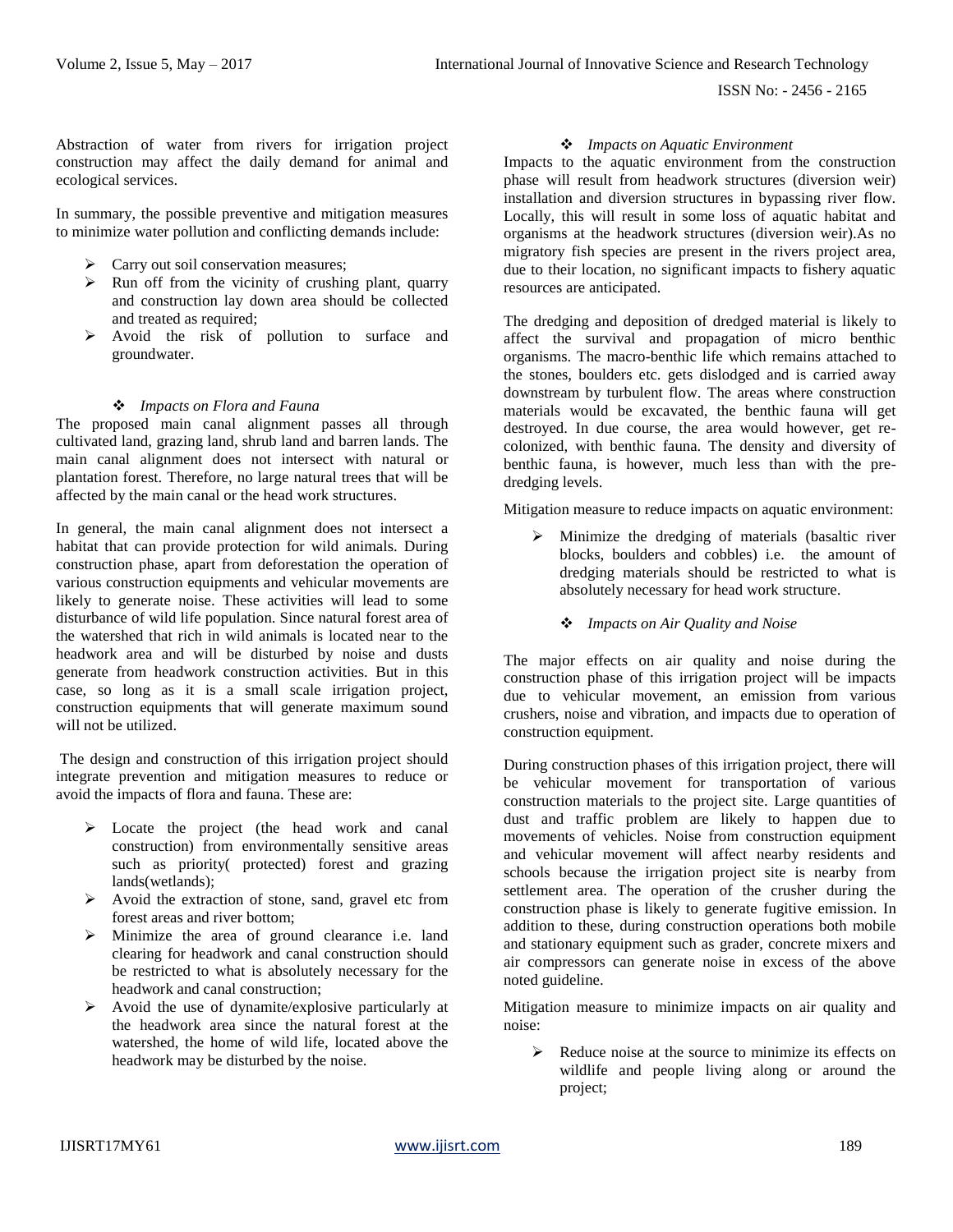ISSN No: - 2456 - 2165

- $\triangleright$  Materials will be stored in appropriate places and covered or sprayed to minimize dust
- $\triangleright$  Since it is a small scale irrigation project using hand hammer;
- $\triangleright$  Construction activities will be scheduled carefully to minimize noise impact from construction machinery. Night time & use of noisy machines will be prohibited.

## *Impacts on Quarry and Borrow Pits*

Extraction of materials from quarries/borrow pits involve site clearance and movement of large construction materials from local sources to the construction sites, and will result in significant quantities of wastes or eroded materials, and possible changes in topography or ground surface relief features. In this project, the source of dimension stone and coarse aggregate is from the river bank. Additionally site soil compaction is selected. The site is a private farm land of four household. Thus, the impact would be to forgone the crop product obtained from the land, potential soil erosion and where the excavated pits are deep they present a risk to animals. Impacts of Quarry:

- $\triangleright$  The extent of each pit quarry should be clearly marked on the ground;
- Filling excavated top soils or loss soils cut-off from the canal and leveling of the exploited blocks before abounding the used quarry;
- $\triangleright$  In order to minimize the effect of flood and erosion the surface rainwater has to be diverted through appropriate ditches or channels above the quarry. It is recommended that, above the quarry, the ditches of about 0.7m wide and 0.6m deep has to be constructed and lined with clay in the points where erosion pressure is strong;
- To minimize the erosion effect, plantation of trees and grasses that provide anchoring effects against water runoff.
	- *Impacts on Socio-Economic Environment*
- *Loss of Usable Lands*

The main canal alignment from the headwork up to the end is cultivated lands used to grow different annual crops. Some cultivated, and shrub land will be taken up by the proposed irrigation project main canal alignment. Those shrub lands are usually communal properties as well as the owners are direct beneficiaries of the project and so long as the project is primarily for serving the local community, there will be no direct compensation for loss of cultivated land and shrub land. The farmers were also interested to forgone their pieces of land touched by the canals without any compensation.

*Impacts on sites of cultural and religious values*

The construction of the proposed irrigation project will not cause adverse impact on cultural, religious and other environmentally sensitive areas.

*Impacts on public health and sanitation*

Even if the size of the project is small; experiences from other construction sites indicate that a large work force dominated by single men will attract women to the area for several purposes. This can lead to the aggravation of the prevalence of sexually transmitted diseases (STDs).In this case, if the contractor employees migrant daily laborers, the spread of sexually transmitted diseases will be high in the project area.

Some of the mitigation measures for impacts associated with health and sanitation following the construction of the project include:

- $\triangleright$  Employ the local people for labor work purpose
- $\triangleright$  Provision of health education including sex education

## *B. Environmental Impacts Forecast For Operation Phase and their Mitigation Measures*

## *Impacts on Biophysical Environment*

*Impacts on Soil resources*

This project may cause soil degradation particularly if the irrigation operations are non-conservation base. Acidification, organic depletion, compaction, nutrient depletion, chemical contamination, and erosion are all forms of soil degradation that can be brought about by inappropriate land use practices. As soil degradation develops, land productivity starts decline and in extreme cases it can stop nearly all plant growth.

As it was mentioned in the baseline condition of the project area (land degradation part), soil losses and land degradation were not a problem in the catchment since the population pressure is less as a result the catchment is still densely covered by forest. During the operation of this project, soil loss and land degradation problems will be aggravated at the command area. As it was indicated in the baseline condition, top (plough layer) of the soil has showed the indication of acidic soils. This problem would likely to be aggravated during irrigation operation.

Mitigation measures effective in reducing adverse impacts on soil resources are:

 Replanting right species of trees, shrubs and grasses in a right time on disturbed areas such as canals and cut off drains. It is proposed to develop plantation on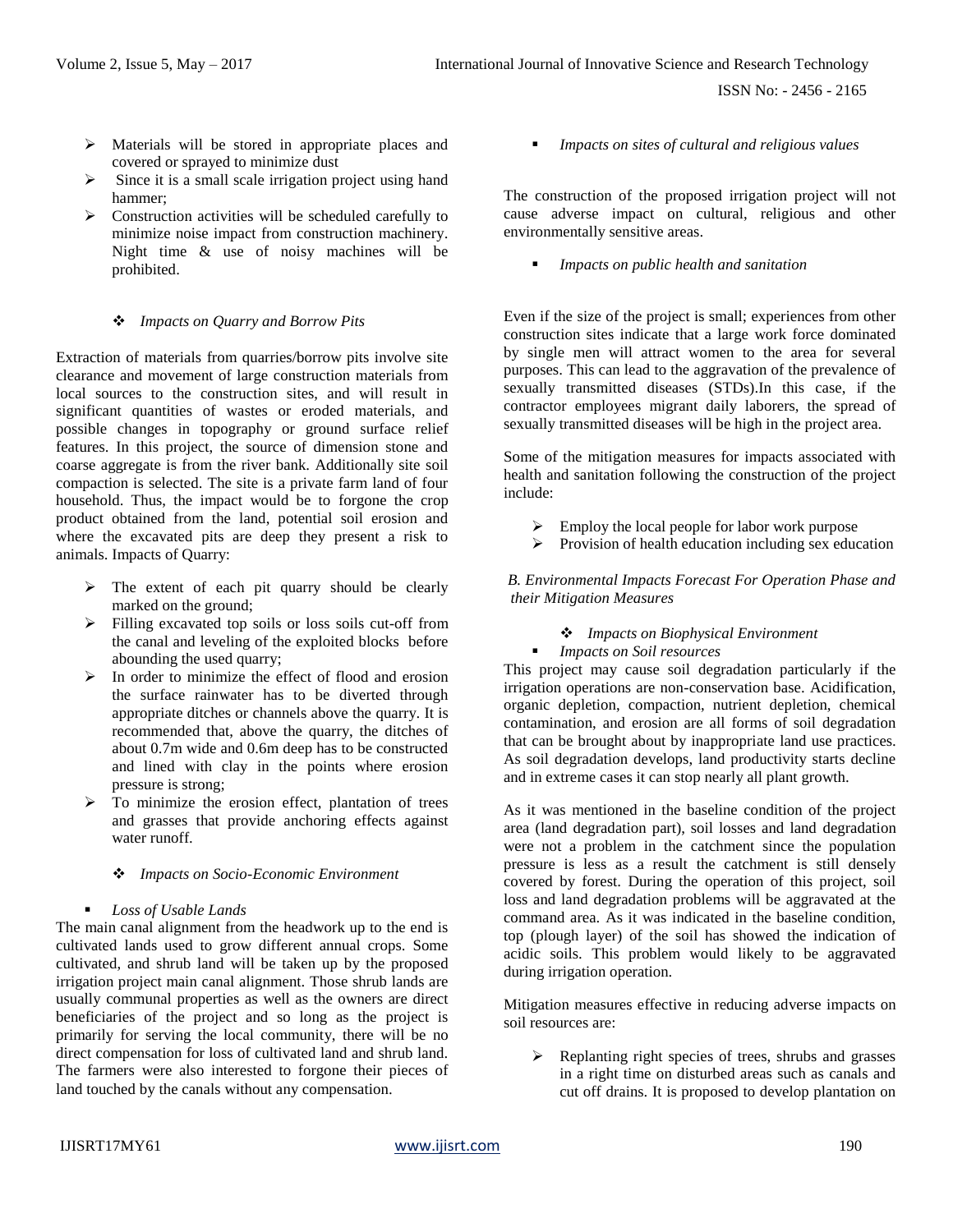ISSN No: - 2456 - 2165

both sides of the main canal. Thus, nursery should be developed one year ahead of the actual schedule of the plantation. Grass species and trees/shrubs up to a height 3m should be planted where canal passes through cultivated land.

- $\triangleright$  Biological and physical conservation measures. For the time being, naturally well treated. However, this should be kept sustainably. This will be achieved through local community participation and kebele environmental protection committee.
- $\triangleright$  To reduce soil acidity, reduce the addition of artificial chemicals and adding alkaline substances like lime.
- Planting leguminous plants to improve soil structures and nutrient.
- $\triangleright$  To reduce stream bank erosion, leaving at least 20m buffer zones of undisturbed vegetation between the site of the project (command area) and water body (River bank of Gondoro).
- *Impacts on water resources*

During the operation of the project, the command area may have non-point sources of pollutants including nutrients (particularly nitrogen and phosphorous), sediment and pesticides on water sources. These crop farm pollutants may inter to the surface water through direct surface run off or through seepage to ground water. Moreover, sediments produced by farming induced erosion can often transport excess agricultural chemicals resulting in contaminated run off, which in turn affects aquatic habitat. The main source of excess nutrients in surface water from non-point sources of this project expected to be chemical fertilizers. Pesticides used for pest control in agricultural operations can also contaminate surface as well as ground water resources.

## **VI. CONCLUSION**

This study was carried out to assess Environmental Impact Assessment and their mitigation measures. The proposed project of Gondoro diversion weir irrigation is predicted to bring both beneficial and adverse impacts on physical, biological and socio-cultural environment. Although the implementation of Gondoro diversion weir irrigation project has many benefits, obviously it will also bring a number of adverse impacts to the physical, biological and socio-cultural environment.

EIA certainly has a crucial role to play in addressing environmental issues surrounding project development and especially irrigation projects. The integration of environment into development planning is the most important tool in achieving sustainable development. Environmental protection and economic development must thus be dealt with in an integrated manner. EIA process is necessary in providing an anticipatory and preventive mechanism for environmental management and protection in any development. Several developing countries are still at the infancy stage of operationalization of their EIA processes. The need for capacity building for quality EIA is also eminent in these countries. Despite these small setbacks, environmental impact assessment has become an integral part of project planning one, which is continually being improved for posterity

Generally, the potential positive and negative impacts as well as the environmental mitigation measures of the irrigation project depend on: (a) nature and types of the proposed irrigation project,(b) environmental baseline condition of the project area i.e. the physical, biological and socio-cultural environment,(c)environmental health condition of the project area,(d) the technological option adopted,(e) the legal, institutional and policy framework ,and (f) the environmental condition of the downstream.

After assessing the environmental impact, the project is found to be environmentally non degradable, technically appropriate, economically viable and socially acceptable.

#### **References**

- [1] Abate H. (2007), Review of Extension Systems Applied in Ethiopia with Special Emphasis to the Participatory Demonstration and Training Extension System, Rome: FAO.
- [2] Ahmad Y. J. and Sammy G. K., 1987: Guidelines to Environmental Impact Assessment in Developing Countries, UNEP Regional Seas Reports and Studies No. 85, UNEP, 1987.
- [3] Awulachew, S.B. et al. 2007, Water resources and irrigation development Ethiopia, Ethiopia working paper 123, Addis Ababa, International Water Management Institute.
- [4] Banihabib, M. E., Valipour, M., and Behbahani, S. M. R. (2012). "Comparison of autoregressive static and artificial dynamic neural network for the forecasting of monthly inflow of Dez reservoir." J. Environ. Sci. Technol., 13(4), 1–14.
- [5] Beltrando, G., Camberlin, P., 1993. Inter annual variability of rainfall in the eastern horn of Africa and indicators of atmospheric circulation. Int. J. Climatol. 13, 533-546.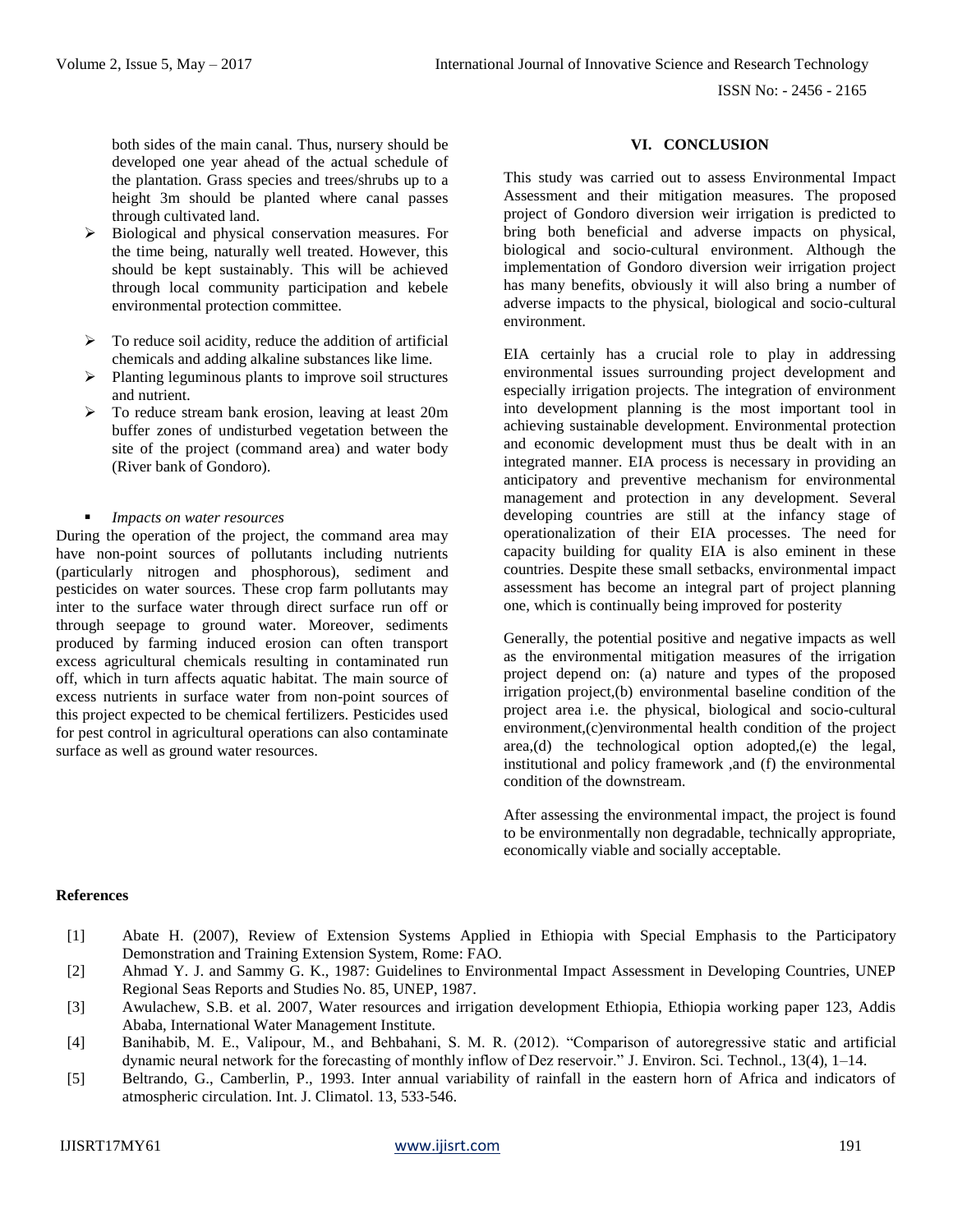- [6] Camberlin, P., 1997. Rainfall anomalies in the Source Region of the Nile and their connection with the Indian Summer Monsoon. *Journal of Climate, Vol. 10, pp. 1380 - 1392.*
- [7] Davis, K, B. Swanson, and D. Amudavi. (2009), Review and Recommendations for Strengthening the Agricultural Extension System in Ethiopia. International Food Policy Research Institute (IFPRI).
- [8] Ebissa G. K., Dr K. S. Hari Prasad , and Hitesh Upreti (2017), '' Hydrology Final Report on Gondoro Small Scale Irrigation Project", International Journal of Scientific and Engineering Research, Vol.8, No 4, April, pp. 1284-1306,
- [9] Ebissa G. K.(2017), '' Agronomy study on small scale Irrigation project'', International Journal of Engineering Development and Research, Vol.5, No 2, May, pp. 1157-1167,
- [10] Ebissa G. K.(2017), '' Geological study of Gondoro small scale Irrigation project'', International Journal of Engineering Development and Research, Vol.5, No 2, May, pp. 1148-1156
- [11] Ebissa G. K. (2017), "Hydrology of Small Scale Irrigation Project", International Journal of Engineering Development and Research (IJEDR), Vol.5, Issue 2 , May, pp.1176-1198
- [12] Estevez, J., Gavilan, P., and Berengena, J. (2009). "Sensitivity analysis of a Penman–Monteith type equation to estimate reference evapotranspiration in southern Spain." Hydrol. Process. 23(23), 3342–3353.
- [13] European Commission, 1999: Guidelines for the Assessment of Indirect and Cumulative Impacts as well as Impact Interactions. Luxembourg, 172pp
- [14] FAO (Food and Agricultural Organization of the United Nations) (2014), Food and Agriculture organization of the United Nations, Global information and Early warning system country brief. December 2014.
- [15] Fiddes D, 1977: Flood estimation for small East African rural catchments, Proceeding Institution of Civil Engineers, Part 2, 63, 21-34 (1977)
- [16] Haile, T., 1986. Climatic variability and support feedback mechanism in relation to the Sahelo-Ethiopian droughts. M.Sc. Thesis in Meteorology, Department of Meteorology, University of Reading, U.K. pp.119-137
- [17] Haile, A.M. 2007, A tradition in transition, water management reforms and indigenous spate irrigation systems in Eritrea. Leiden, Taylor and Francis/Balkema. Ph. D. thesis. Wageningen University.
- [18] International Association for Impact Assessment, 1999: Principles of Environmental Impact Assessment Best Practice, UK. 20pp
- [19] K. Subramanya (2006), Engineering Hydrology, Second Edition, Tata McGraw Hill; New Delhi
- [20] Lee N., 1995: Environmental Assessment in European Union: a tenth anniversary project appraisal 7: pp 123-136.
- [21] Mersha, E., 1999. Annual rainfall and potential evapotranspiration in Ethiopia. Ethiopian Journal of Natural Resources 1(2): 137-154.
- [22] MOWR 2004, National water development report for Ethiopia, United Nations Educational, Scientific, and Cultural Organization World Water Assessment Program**.**
- [23] Modak P. & Biswas A. K., 1999: Conducting Environmental Impact Assessment for Developing Countries*,* United Nations University press.
- [24] Morris P and Therivel R., (eds), 1995: Methods of environmental impact assessment, UCL press, London.
- [25] Mutemba S., 1996: Public participation in environmental assessment for banks supported projects in sub-Saharan Africa, in Environmental Assessment in Africa: A World Bank commitment, Environmental Department, World Bank Washington DC.
- [26] Mutreja, K.N. (1986) Applied Hydrology. 959 p. Tata McGraw Hill.
- [27] NMSA (National Meteorology Service Agency), 1996. Climatic and Agro climatic Resources of Ethiopia. Vol. 1, No. 1. National Meteorology Service Agency of Ethiopia, Addis Ababa.137 pp.
- [28] Organization for Economic Cooperation and Development, 1996: Coherence in Environmental Assessment: Practical Guidance on Development Cooperation Projects, OECD, Paris
- [29] Rahimi, S., Gholami Sefidkouhi, M. A., Raeini-Sarjaz, M., and Valipour, M. (2014). "Estimation of actual evapotranspiration by using MODIS images (A case study: Tajan catchment)." Arch. Agron. Soil Sci., 1.
- [30] Shaw, Elizabeth M., 1988: Hydrology in Practice. International Van Nostrand Reinhold.
- [31] Schrader, F., et al. (2013). "Estimating precipitation and actual evapo transpiration from precision lysimeter measurements." Procedia Environ. Sci., 19, 543–552.
- [32] S.K. Garg (2005), Hydrology & Water Resources Engineering; 13<sup>th</sup> revised edition; New Delhi
- [33] Taddesse, T., 2000. Drought and its predictability in Ethiopia. In: Wilhite, D.A. (Ed.), Drought: A Global Assessment, Vol. I. Routledge, pp. 135-142.
- [34] Tesfaye, K., 2003. Field comparison of resource utilization and productivity of three grain legumes under water stress. Ph.D. thesis in Agro meteorology, Department of Soil, Crop and Climate Sciences, University of the Free State, South Africa.